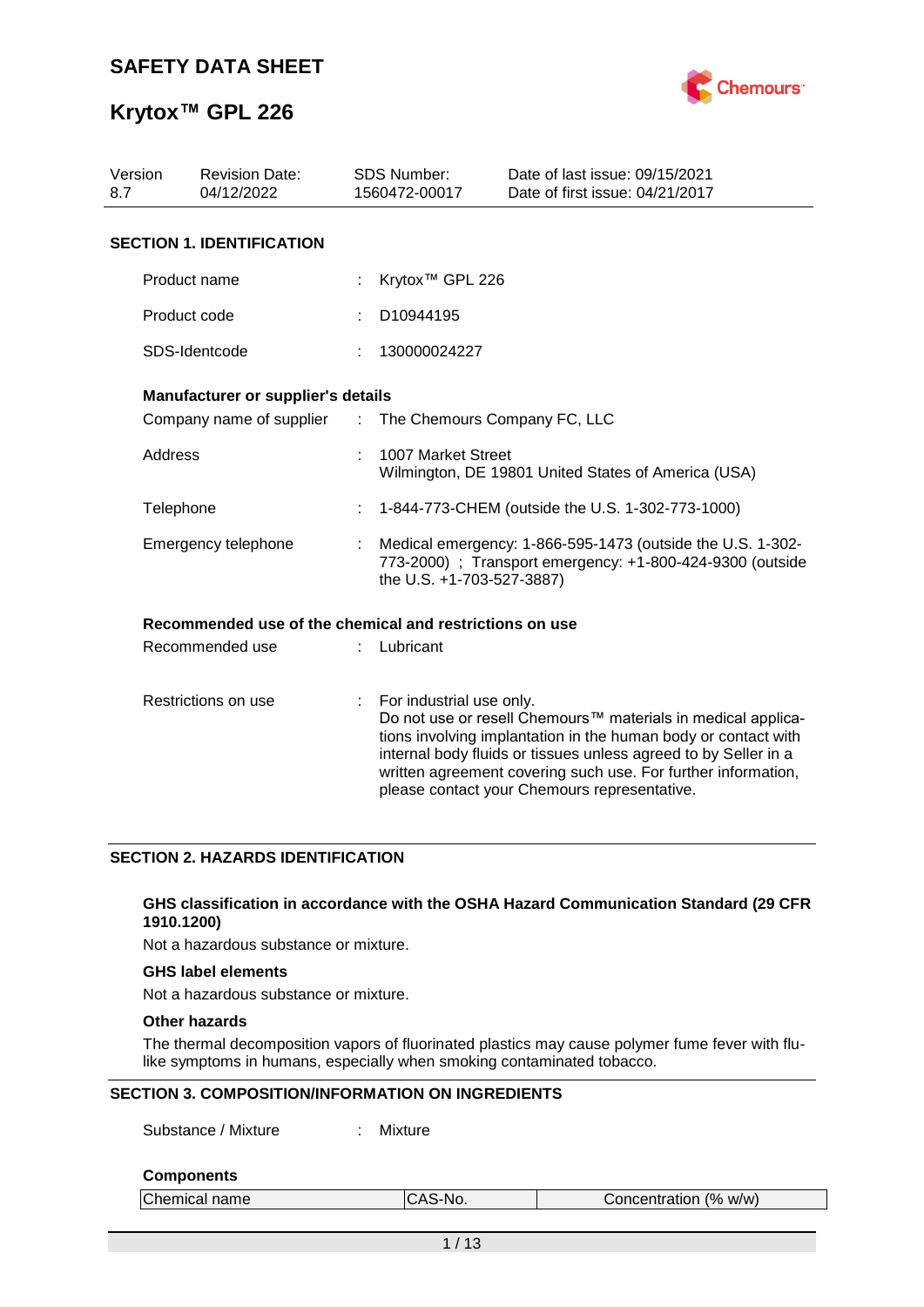# **SAFETY DATA SHEET**



# **Krytox™ GPL 226**

| Version<br>8.7 | <b>Revision Date:</b><br>04/12/2022                                  |   | <b>SDS Number:</b><br>1560472-00017                                                                                                                  | Date of last issue: 09/15/2021<br>Date of first issue: 04/21/2017                                                                                                                                      |
|----------------|----------------------------------------------------------------------|---|------------------------------------------------------------------------------------------------------------------------------------------------------|--------------------------------------------------------------------------------------------------------------------------------------------------------------------------------------------------------|
|                | Sodium nitrite<br>Actual concentration is withheld as a trade secret |   | 7632-00-0                                                                                                                                            | $>= 1 - 5$                                                                                                                                                                                             |
|                | <b>SECTION 4. FIRST AID MEASURES</b>                                 |   |                                                                                                                                                      |                                                                                                                                                                                                        |
|                | If inhaled                                                           |   | If inhaled, remove to fresh air.                                                                                                                     | Get medical attention if symptoms occur.                                                                                                                                                               |
|                | In case of skin contact                                              |   |                                                                                                                                                      | Wash with water and soap as a precaution.<br>Get medical attention if symptoms occur.                                                                                                                  |
|                | In case of eye contact                                               |   | Flush eyes with water as a precaution.                                                                                                               | Get medical attention if irritation develops and persists.                                                                                                                                             |
|                | If swallowed                                                         |   | If swallowed, DO NOT induce vomiting.<br>Rinse mouth thoroughly with water.                                                                          | Get medical attention if symptoms occur.                                                                                                                                                               |
|                | Most important symptoms<br>and effects, both acute and<br>delayed    |   | Irritation<br>Lung edema<br><b>Blurred vision</b><br><b>Discomfort</b><br>Lachrymation<br>Irritation<br>Redness<br>Irritation<br>Shortness of breath | Inhalation may provoke the following symptoms:<br>Eye contact may provoke the following symptoms<br>Skin contact may provoke the following symptoms:<br>Inhalation may provoke the following symptoms: |
|                | Protection of first-aiders                                           | ÷ |                                                                                                                                                      | No special precautions are necessary for first aid responders.                                                                                                                                         |
|                | Notes to physician                                                   |   | Treat symptomatically and supportively.                                                                                                              |                                                                                                                                                                                                        |

## **SECTION 5. FIRE-FIGHTING MEASURES**

| Suitable extinguishing media :           |    | Not applicable<br>Will not burn                                                                                                                         |
|------------------------------------------|----|---------------------------------------------------------------------------------------------------------------------------------------------------------|
| Unsuitable extinguishing<br>media        |    | : Not applicable<br>Will not burn                                                                                                                       |
| Specific hazards during fire<br>fighting | ÷. | Exposure to combustion products may be a hazard to health.                                                                                              |
| Hazardous combustion prod-<br>ucts       | ÷  | Hydrogen fluoride<br>carbonyl fluoride<br>potentially toxic fluorinated compounds<br>aerosolized particulates<br>Carbon oxides<br>Nitrogen oxides (NOx) |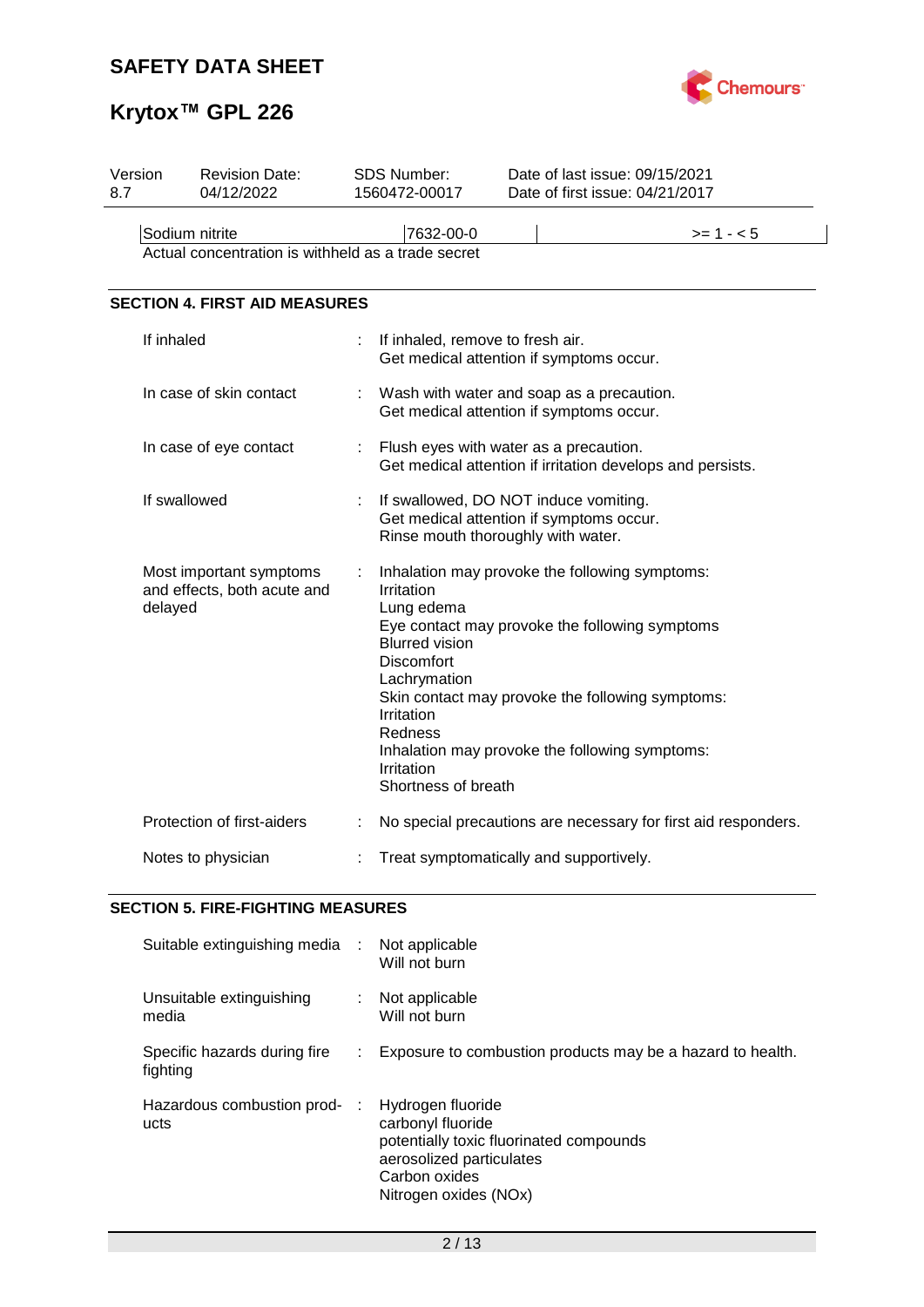

| Version<br>8.7 | <b>Revision Date:</b><br>04/12/2022                 | SDS Number:<br>1560472-00017 | Date of last issue: 09/15/2021<br>Date of first issue: 04/21/2017                                                                                                                                                              |
|----------------|-----------------------------------------------------|------------------------------|--------------------------------------------------------------------------------------------------------------------------------------------------------------------------------------------------------------------------------|
|                |                                                     | Metal oxides                 |                                                                                                                                                                                                                                |
|                | Specific extinguishing meth-<br>ods                 | SO.<br>Evacuate area.        | Use extinguishing measures that are appropriate to local cir-<br>cumstances and the surrounding environment.<br>Use water spray to cool unopened containers.<br>Remove undamaged containers from fire area if it is safe to do |
|                | Special protective equipment :<br>for fire-fighters | necessary.                   | Wear self-contained breathing apparatus for firefighting if<br>Use personal protective equipment.                                                                                                                              |
|                | <b>SECTION 6. ACCIDENTAL RELEASE MEASURES</b>       |                              |                                                                                                                                                                                                                                |

| Personal precautions, protec- :<br>tive equipment and emer-<br>gency procedures | Follow safe handling advice (see section 7) and personal pro-<br>tective equipment recommendations (see section 8).                                                                                                                                                                                                                                                                                                                                                                                                                                                                                                                                                    |
|---------------------------------------------------------------------------------|------------------------------------------------------------------------------------------------------------------------------------------------------------------------------------------------------------------------------------------------------------------------------------------------------------------------------------------------------------------------------------------------------------------------------------------------------------------------------------------------------------------------------------------------------------------------------------------------------------------------------------------------------------------------|
| Environmental precautions                                                       | Avoid release to the environment.<br>Prevent further leakage or spillage if safe to do so.<br>Retain and dispose of contaminated wash water.<br>Local authorities should be advised if significant spillages<br>cannot be contained.                                                                                                                                                                                                                                                                                                                                                                                                                                   |
| Methods and materials for<br>containment and cleaning up                        | Soak up with inert absorbent material.<br>For large spills, provide diking or other appropriate contain-<br>ment to keep material from spreading. If diked material can be<br>pumped, store recovered material in appropriate container.<br>Clean up remaining materials from spill with suitable absor-<br>bent.<br>Local or national regulations may apply to releases and dispo-<br>sal of this material, as well as those materials and items em-<br>ployed in the cleanup of releases. You will need to determine<br>which regulations are applicable.<br>Sections 13 and 15 of this SDS provide information regarding<br>certain local or national requirements. |

### **SECTION 7. HANDLING AND STORAGE**

| <b>Technical measures</b> | See Engineering measures under EXPOSURE<br>CONTROLS/PERSONAL PROTECTION section.                                                                                                                                           |
|---------------------------|----------------------------------------------------------------------------------------------------------------------------------------------------------------------------------------------------------------------------|
| Local/Total ventilation   | : Use only with adequate ventilation.                                                                                                                                                                                      |
| Advice on safe handling   | : Do not breathe decomposition products.                                                                                                                                                                                   |
|                           | Handle in accordance with good industrial hygiene and safety<br>practice, based on the results of the workplace exposure as-<br>sessment<br>Take care to prevent spills, waste and minimize release to the<br>environment. |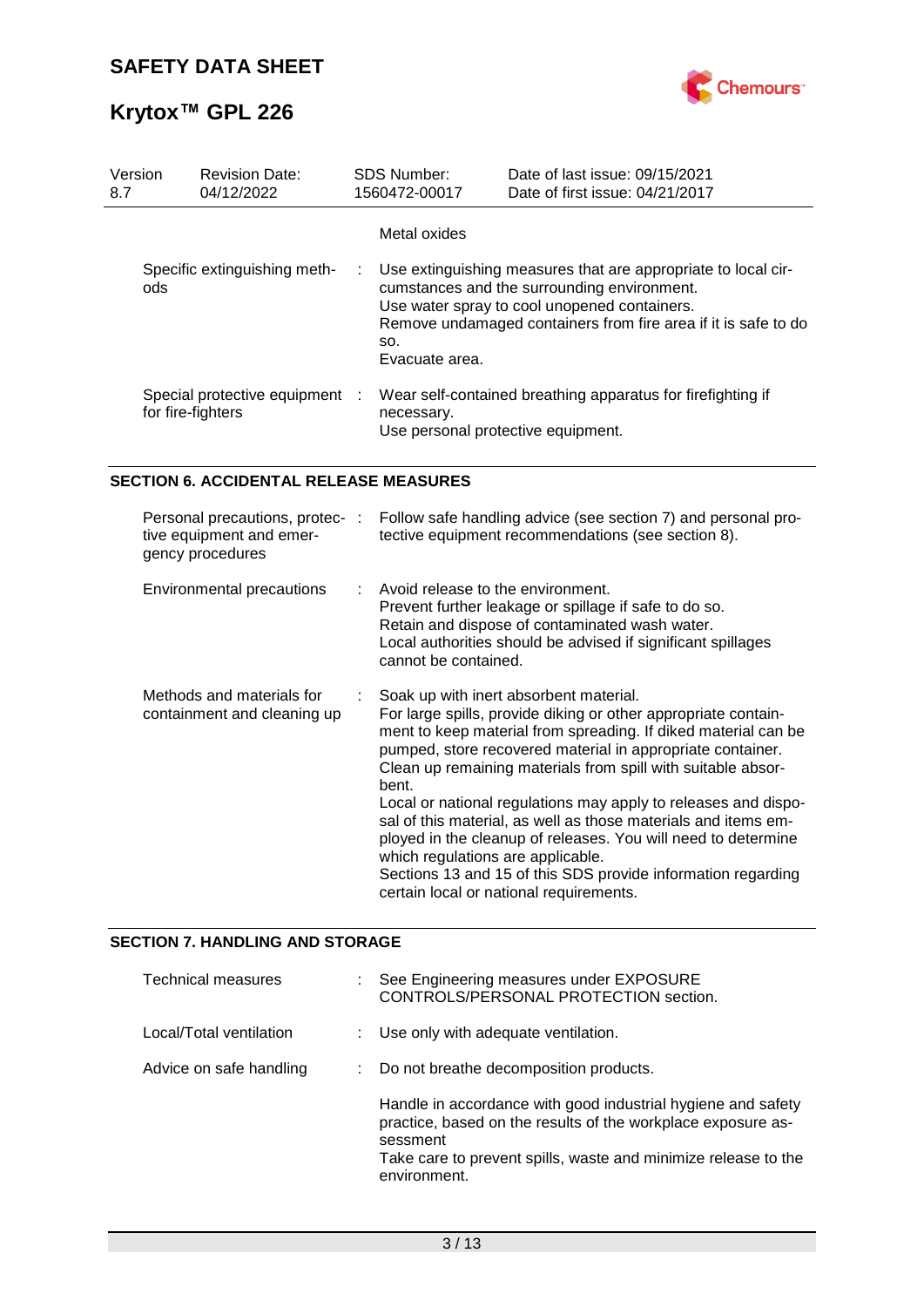

| Version<br>8.7     | <b>Revision Date:</b><br>04/12/2022           |   | <b>SDS Number:</b><br>1560472-00017                     | Date of last issue: 09/15/2021<br>Date of first issue: 04/21/2017 |  |
|--------------------|-----------------------------------------------|---|---------------------------------------------------------|-------------------------------------------------------------------|--|
|                    | Conditions for safe storage                   |   | Keep in properly labeled containers.                    | Store in accordance with the particular national regulations.     |  |
| Materials to avoid |                                               |   | No special restrictions on storage with other products. |                                                                   |  |
|                    | Further information on stor-<br>age stability | ÷ |                                                         | No decomposition if stored and applied as directed.               |  |

### **SECTION 8. EXPOSURE CONTROLS/PERSONAL PROTECTION**

#### **Ingredients with workplace control parameters**

Contains no substances with occupational exposure limit values.

#### **Occupational exposure limits of decomposition products**

| Components          | CAS-No.   | Value type<br>(Form of<br>exposure) | Control parame-<br>ters / Permissible<br>concentration | <b>Basis</b>        |
|---------------------|-----------|-------------------------------------|--------------------------------------------------------|---------------------|
| Hydrofluoric acid   | 7664-39-3 | <b>TWA</b>                          | $0.5$ ppm<br>(Fluorine)                                | <b>ACGIH</b>        |
|                     |           | $\overline{\text{c}}$               | 2 ppm<br>(Fluorine)                                    | <b>ACGIH</b>        |
|                     |           | $\overline{\text{c}}$               | 6 ppm<br>$5 \text{ mg/m}^3$                            | <b>NIOSH REL</b>    |
|                     |           | <b>TWA</b>                          | 3 ppm<br>$2.5$ mg/m <sup>3</sup>                       | <b>NIOSH REL</b>    |
|                     |           | <b>TWA</b>                          | 3 ppm                                                  | OSHA Z-2            |
| Carbonyl difluoride | 353-50-4  | <b>TWA</b>                          | 2 ppm                                                  | <b>ACGIH</b>        |
|                     |           | <b>STEL</b>                         | 5 ppm                                                  | <b>ACGIH</b>        |
|                     |           | <b>TWA</b>                          | 2 ppm<br>$5 \text{ mg/m}^3$                            | <b>NIOSH REL</b>    |
|                     |           | <b>ST</b>                           | 5 ppm<br>$15 \text{ mg/m}^3$                           | <b>NIOSH REL</b>    |
| Carbon dioxide      | 124-38-9  | <b>TWA</b>                          | $5,000$ ppm                                            | <b>ACGIH</b>        |
|                     |           | <b>STEL</b>                         | 30,000 ppm                                             | <b>ACGIH</b>        |
|                     |           | <b>TWA</b>                          | 5,000 ppm<br>$9,000$ mg/m <sup>3</sup>                 | <b>NIOSH REL</b>    |
|                     |           | <b>ST</b>                           | 30,000 ppm<br>54,000 mg/m <sup>3</sup>                 | <b>NIOSH REL</b>    |
|                     |           | <b>TWA</b>                          | 5,000 ppm<br>$9,000$ mg/m <sup>3</sup>                 | OSHA <sub>Z-1</sub> |
| Carbon monoxide     | 630-08-0  | <b>TWA</b>                          | 25 ppm                                                 | <b>ACGIH</b>        |
|                     |           | <b>TWA</b>                          | 35 ppm<br>40 mg/m <sup>3</sup>                         | <b>NIOSH REL</b>    |
|                     |           | $\overline{\text{c}}$               | 200 ppm<br>229 mg/m <sup>3</sup>                       | <b>NIOSH REL</b>    |
|                     |           | <b>TWA</b>                          | 50 ppm<br>55 mg/m <sup>3</sup>                         | OSHA Z-1            |

**Engineering measures** : Processing may form hazardous compounds (see section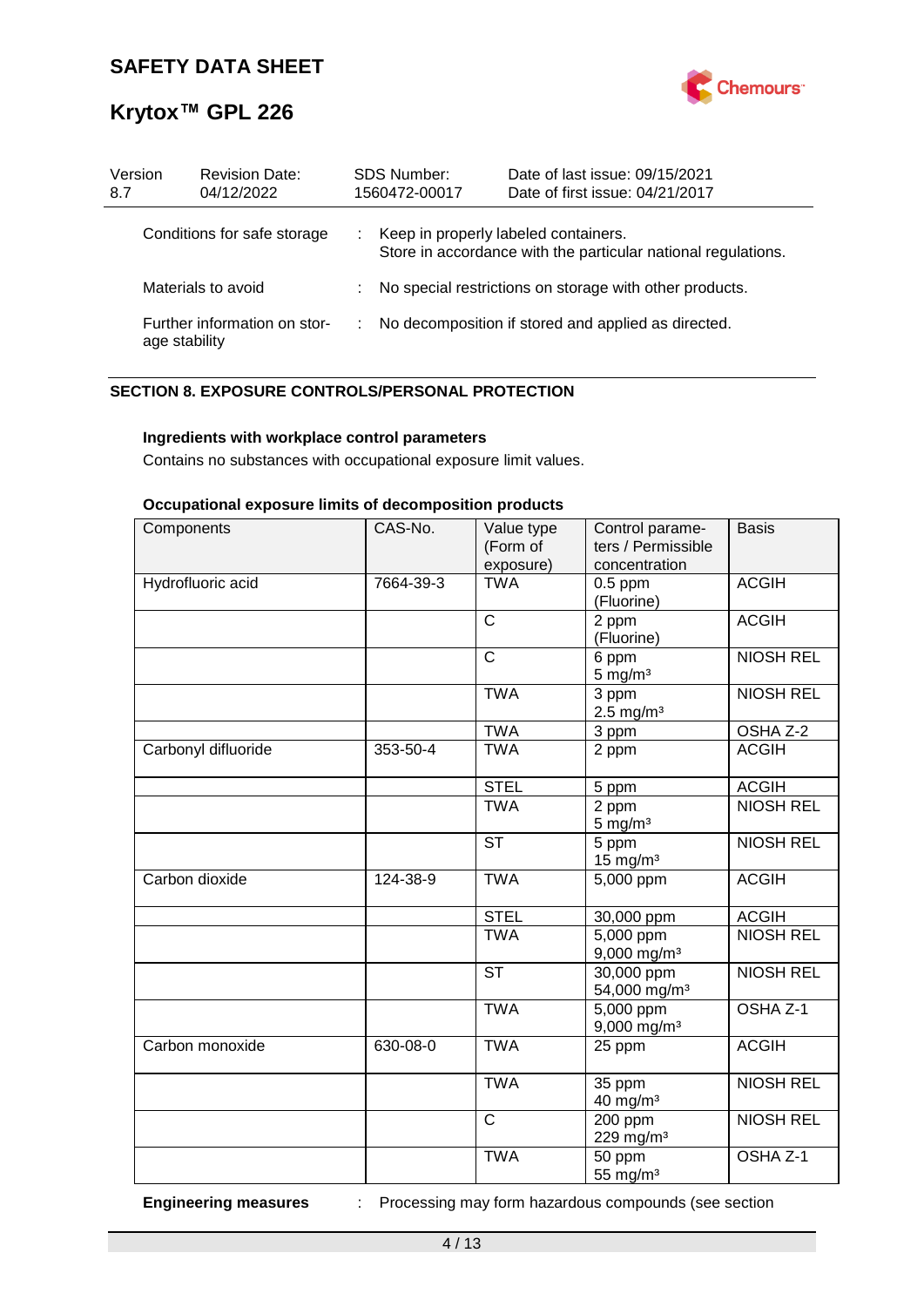

| Version<br>8.7 | <b>Revision Date:</b><br>04/12/2022 | <b>SDS Number:</b><br>1560472-00017 | Date of last issue: 09/15/2021<br>Date of first issue: 04/21/2017                                                                                                                                                                                                                                                                                                                                                                                                                                                                                                                                                                                                                         |
|----------------|-------------------------------------|-------------------------------------|-------------------------------------------------------------------------------------------------------------------------------------------------------------------------------------------------------------------------------------------------------------------------------------------------------------------------------------------------------------------------------------------------------------------------------------------------------------------------------------------------------------------------------------------------------------------------------------------------------------------------------------------------------------------------------------------|
|                |                                     | $10$ ).                             | Ensure adequate ventilation, especially in confined areas.<br>Minimize workplace exposure concentrations.                                                                                                                                                                                                                                                                                                                                                                                                                                                                                                                                                                                 |
|                | Personal protective equipment       |                                     |                                                                                                                                                                                                                                                                                                                                                                                                                                                                                                                                                                                                                                                                                           |
|                | Respiratory protection              | protection.                         | General and local exhaust ventilation is recommended to<br>maintain vapor exposures below recommended limits. Where<br>concentrations are above recommended limits or are<br>unknown, appropriate respiratory protection should be worn.<br>Follow OSHA respirator regulations (29 CFR 1910.134) and<br>use NIOSH/MSHA approved respirators. Protection provided<br>by air purifying respirators against exposure to any hazar-<br>dous chemical is limited. Use a positive pressure air supplied<br>respirator if there is any potential for uncontrolled release,<br>exposure levels are unknown, or any other circumstance<br>where air purifying respirators may not provide adequate |
|                | Hand protection                     |                                     |                                                                                                                                                                                                                                                                                                                                                                                                                                                                                                                                                                                                                                                                                           |
|                | Remarks                             |                                     | Wash hands before breaks and at the end of workday.                                                                                                                                                                                                                                                                                                                                                                                                                                                                                                                                                                                                                                       |
|                | Eye protection                      | Safety glasses                      | Wear the following personal protective equipment:                                                                                                                                                                                                                                                                                                                                                                                                                                                                                                                                                                                                                                         |
|                | Skin and body protection            |                                     | Skin should be washed after contact.                                                                                                                                                                                                                                                                                                                                                                                                                                                                                                                                                                                                                                                      |
|                | Hygiene measures                    | king place.                         | If exposure to chemical is likely during typical use, provide<br>eye flushing systems and safety showers close to the wor-<br>When using do not eat, drink or smoke.<br>Wash contaminated clothing before re-use.                                                                                                                                                                                                                                                                                                                                                                                                                                                                         |

## **SECTION 9. PHYSICAL AND CHEMICAL PROPERTIES**

| Appearance                                                     |    | Grease            |
|----------------------------------------------------------------|----|-------------------|
| Color                                                          | t. | white             |
| Odor                                                           |    | odorless          |
| Odor Threshold                                                 | ٠. | No data available |
| рH                                                             |    | : 7               |
| Melting point/freezing point                                   | t. | 608 °F / 320 °C   |
| Initial boiling point and boiling : No data available<br>range |    |                   |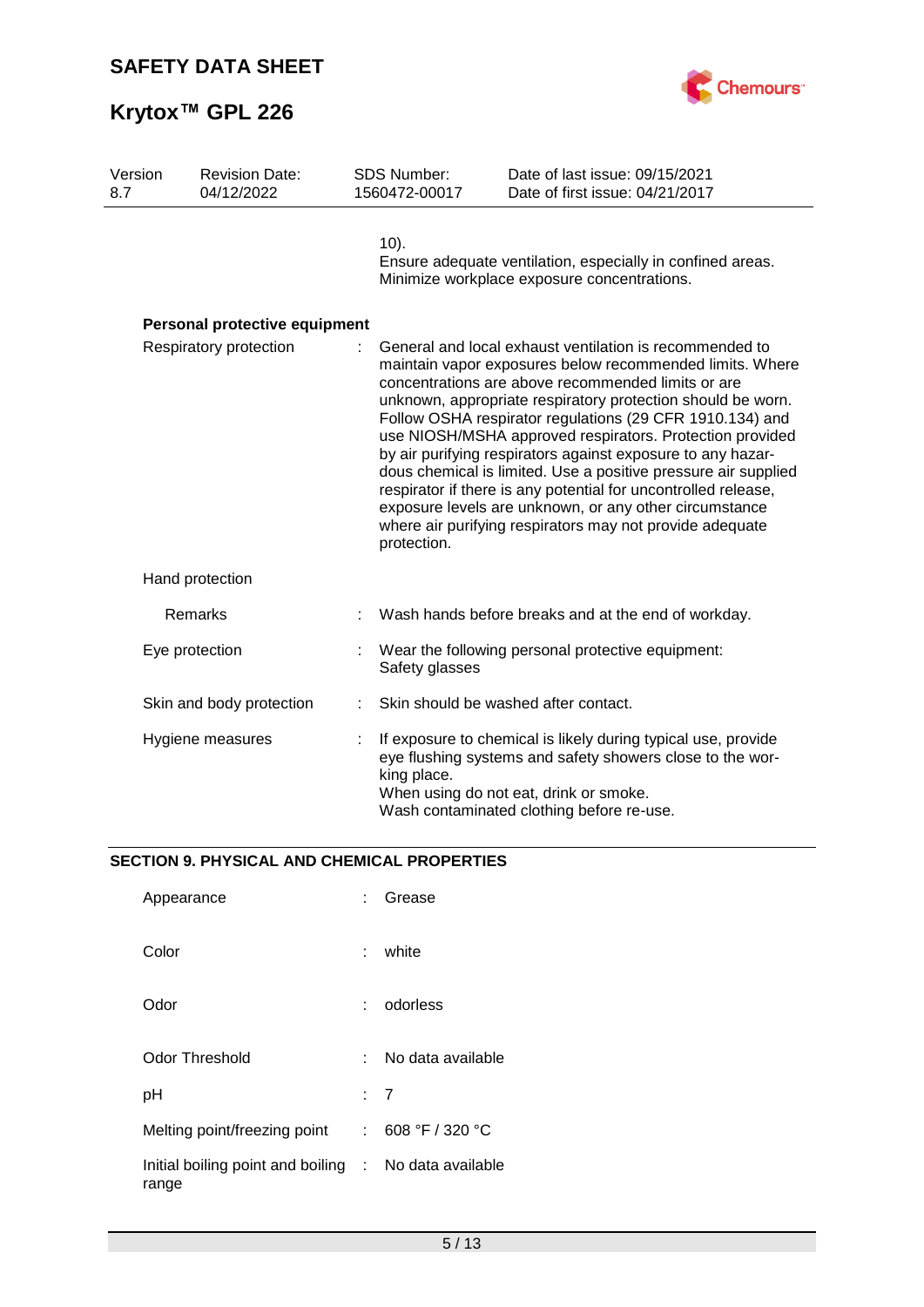

| 8.7 | Version         | <b>Revision Date:</b><br>04/12/2022                 |   | SDS Number:<br>1560472-00017 | Date of last issue: 09/15/2021<br>Date of first issue: 04/21/2017 |
|-----|-----------------|-----------------------------------------------------|---|------------------------------|-------------------------------------------------------------------|
|     |                 |                                                     |   |                              |                                                                   |
|     | Flash point     |                                                     | ÷ | Not applicable               |                                                                   |
|     |                 | Evaporation rate                                    |   | Not applicable               |                                                                   |
|     |                 | Flammability (solid, gas)                           | ÷ | Will not burn                |                                                                   |
|     |                 | Upper explosion limit / Upper<br>flammability limit | ÷ | No data available            |                                                                   |
|     |                 | Lower explosion limit / Lower<br>flammability limit | ÷ | No data available            |                                                                   |
|     |                 | Vapor pressure                                      |   | Not applicable               |                                                                   |
|     |                 | Relative vapor density                              |   | Not applicable               |                                                                   |
|     |                 | Relative density                                    |   | 1.89 - 1.93 (75 °F / 24 °C)  |                                                                   |
|     | Solubility(ies) | Water solubility                                    |   | insoluble                    |                                                                   |
|     | octanol/water   | Partition coefficient: n-                           | t | Not applicable               |                                                                   |
|     |                 | Autoignition temperature                            | ÷ | No data available            |                                                                   |
|     |                 | Decomposition temperature                           | ÷ | 608 °F / 320 °C              |                                                                   |
|     | Viscosity       | Viscosity, kinematic                                | ÷ | Not applicable               |                                                                   |
|     |                 | <b>Explosive properties</b>                         |   | Not explosive                |                                                                   |
|     |                 | Oxidizing properties                                |   |                              | The substance or mixture is not classified as oxidizing.          |
|     | Particle size   |                                                     |   | No data available            |                                                                   |
|     |                 |                                                     |   |                              |                                                                   |

## **SECTION 10. STABILITY AND REACTIVITY**

| Reactivity             |    | Not classified as a reactivity hazard.                                                                        |
|------------------------|----|---------------------------------------------------------------------------------------------------------------|
| Chemical stability     |    | Stable under normal conditions.                                                                               |
| tions                  |    | Possibility of hazardous reac- : Hazardous decomposition products will be formed at elevated<br>temperatures. |
| Conditions to avoid    | ÷. | None known.                                                                                                   |
| Incompatible materials |    | None.                                                                                                         |
|                        |    |                                                                                                               |

### **Hazardous decomposition products**

Thermal decomposition : Hydrofluoric acid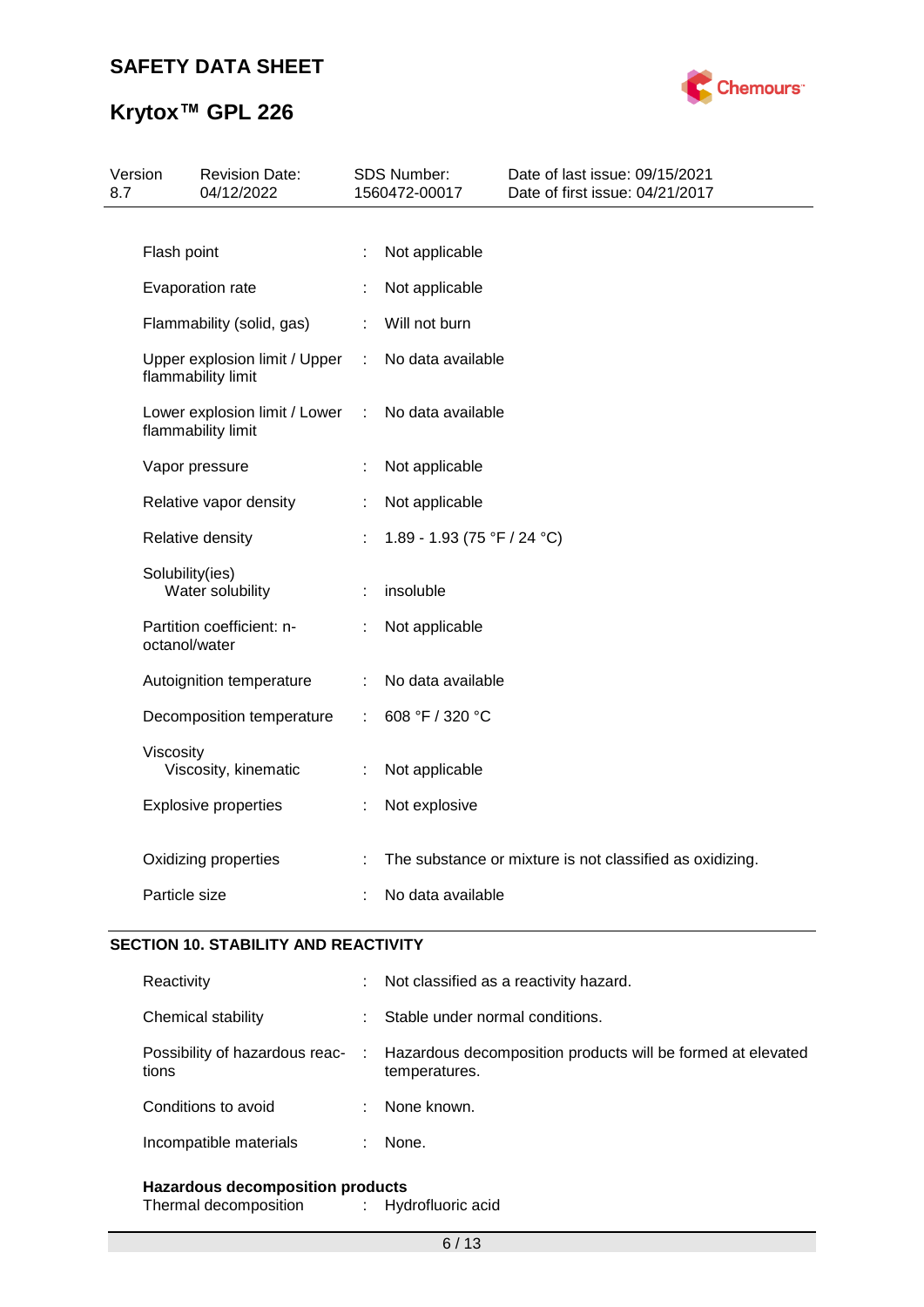

| Version<br>8.7              | <b>Revision Date:</b><br>04/12/2022                                                | <b>SDS Number:</b><br>1560472-00017                      | Date of last issue: 09/15/2021<br>Date of first issue: 04/21/2017                               |
|-----------------------------|------------------------------------------------------------------------------------|----------------------------------------------------------|-------------------------------------------------------------------------------------------------|
|                             |                                                                                    | Carbonyl difluoride<br>Carbon dioxide<br>Carbon monoxide |                                                                                                 |
|                             | <b>SECTION 11. TOXICOLOGICAL INFORMATION</b>                                       |                                                          |                                                                                                 |
| Ingestion                   | Information on likely routes of exposure<br>Skin contact<br>Eye contact            |                                                          |                                                                                                 |
|                             | <b>Acute toxicity</b>                                                              |                                                          |                                                                                                 |
|                             | Not classified based on available information.                                     |                                                          |                                                                                                 |
| Product:                    |                                                                                    |                                                          |                                                                                                 |
|                             | Acute oral toxicity                                                                | t.                                                       | Acute toxicity estimate: $> 5,000$ mg/kg<br>Method: Calculation method                          |
|                             | Acute inhalation toxicity                                                          | Exposure time: 4 h                                       | Acute toxicity estimate: > 200 mg/l<br>Test atmosphere: dust/mist<br>Method: Calculation method |
|                             | Components:                                                                        |                                                          |                                                                                                 |
|                             | Sodium nitrite:<br>Acute oral toxicity                                             | LD50 (Rat): 180 mg/kg<br>÷                               |                                                                                                 |
|                             | Acute inhalation toxicity                                                          | LC50 (Rat): 5.5 mg/l<br>Exposure time: 4 h               | Test atmosphere: dust/mist                                                                      |
|                             | <b>Skin corrosion/irritation</b><br>Not classified based on available information. |                                                          |                                                                                                 |
|                             | Components:                                                                        |                                                          |                                                                                                 |
| Species<br>Method<br>Result | Sodium nitrite:                                                                    | Rabbit<br>No skin irritation                             | OECD Test Guideline 404                                                                         |
|                             | Serious eye damage/eye irritation                                                  |                                                          |                                                                                                 |
|                             | Not classified based on available information.<br>Components:                      |                                                          |                                                                                                 |
|                             | Sodium nitrite:                                                                    |                                                          |                                                                                                 |
| Species<br>Result<br>Method |                                                                                    | Rabbit                                                   | Irritation to eyes, reversing within 21 days<br><b>OECD Test Guideline 405</b>                  |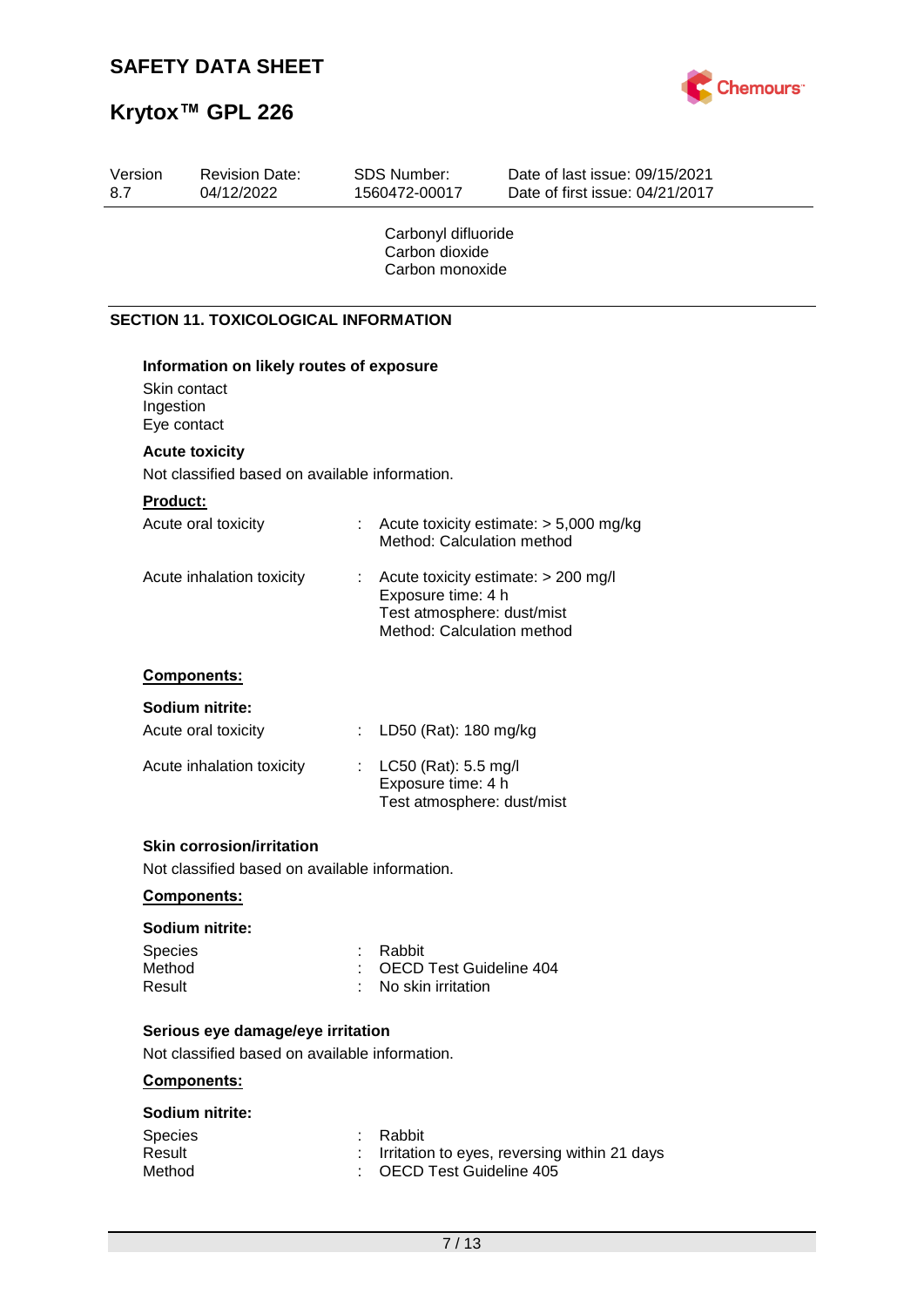

| Version<br>8.7 |                   | <b>Revision Date:</b><br>04/12/2022                                                | <b>SDS Number:</b><br>1560472-00017                     |                    | Date of last issue: 09/15/2021<br>Date of first issue: 04/21/2017                                           |
|----------------|-------------------|------------------------------------------------------------------------------------|---------------------------------------------------------|--------------------|-------------------------------------------------------------------------------------------------------------|
|                |                   | Respiratory or skin sensitization                                                  |                                                         |                    |                                                                                                             |
|                |                   | <b>Skin sensitization</b><br>Not classified based on available information.        |                                                         |                    |                                                                                                             |
|                |                   | <b>Respiratory sensitization</b><br>Not classified based on available information. |                                                         |                    |                                                                                                             |
|                |                   | Germ cell mutagenicity<br>Not classified based on available information.           |                                                         |                    |                                                                                                             |
|                |                   | Components:                                                                        |                                                         |                    |                                                                                                             |
|                |                   | Sodium nitrite:                                                                    |                                                         |                    |                                                                                                             |
|                |                   | Genotoxicity in vitro                                                              | Result: positive                                        |                    | Test Type: Bacterial reverse mutation assay (AMES)                                                          |
|                |                   |                                                                                    | Result: positive                                        |                    | Test Type: In vitro mammalian cell gene mutation test                                                       |
|                |                   | Genotoxicity in vivo                                                               | Species: Mouse<br>Result: negative                      | cytogenetic assay) | Test Type: Mammalian erythrocyte micronucleus test (in vivo<br>Application Route: Intraperitoneal injection |
|                |                   |                                                                                    | Species: Rat<br>Result: negative                        | cytogenetic assay) | Test Type: Mammalian erythrocyte micronucleus test (in vivo<br>Application Route: Intraperitoneal injection |
|                |                   | Carcinogenicity<br>Not classified based on available information.                  |                                                         |                    |                                                                                                             |
|                |                   | <b>Components:</b>                                                                 |                                                         |                    |                                                                                                             |
|                |                   | Sodium nitrite:                                                                    |                                                         |                    |                                                                                                             |
|                | Species<br>Result | <b>Application Route</b><br>Exposure time                                          | Rat<br>Ingestion<br>2 Years<br>negative                 |                    |                                                                                                             |
|                | <b>IARC</b>       | Sodium nitrite                                                                     | Group 2A: Probably carcinogenic to humans               |                    | 7632-00-0<br>(nitrite (ingested) under conditions that result in endogenous nitrosation)                    |
|                | <b>OSHA</b>       |                                                                                    | on OSHA's list of regulated carcinogens.                |                    | No component of this product present at levels greater than or equal to 0.1% is                             |
|                | <b>NTP</b>        |                                                                                    | identified as a known or anticipated carcinogen by NTP. |                    | No ingredient of this product present at levels greater than or equal to 0.1% is                            |

## **Reproductive toxicity**

Not classified based on available information.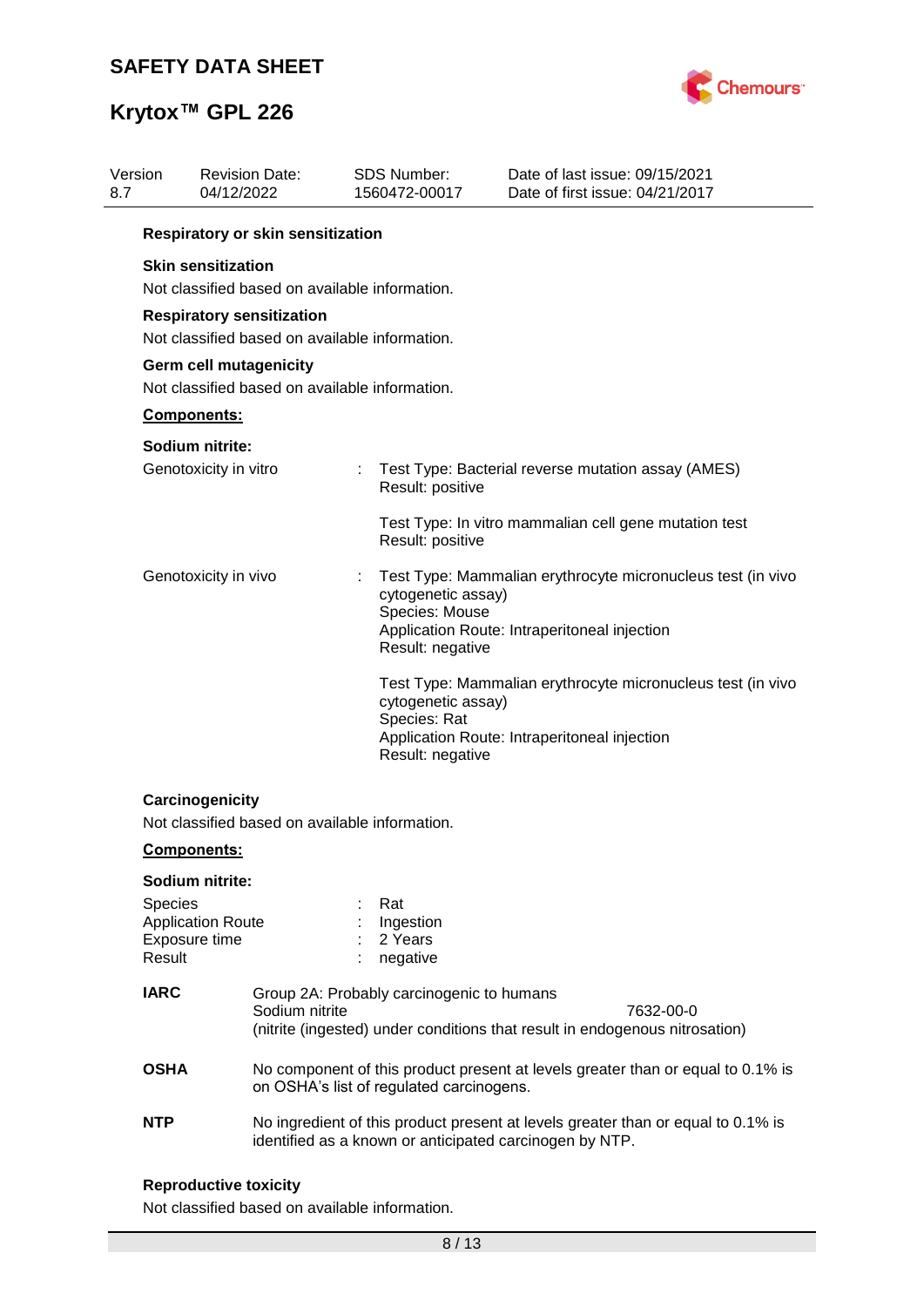

| Version<br>8.7 | <b>Revision Date:</b><br>04/12/2022                                           |   | <b>SDS Number:</b><br>1560472-00017                                | Date of last issue: 09/15/2021<br>Date of first issue: 04/21/2017 |
|----------------|-------------------------------------------------------------------------------|---|--------------------------------------------------------------------|-------------------------------------------------------------------|
|                | <b>Components:</b>                                                            |   |                                                                    |                                                                   |
|                | Sodium nitrite:                                                               |   |                                                                    |                                                                   |
|                | Effects on fertility                                                          |   | Species: Mouse<br>Application Route: Ingestion<br>Result: negative | Test Type: Two-generation reproduction toxicity study             |
|                | Effects on fetal development                                                  | ÷ | Species: Rat<br>Application Route: Ingestion<br>Result: negative   | Test Type: Embryo-fetal development                               |
|                | <b>STOT-single exposure</b><br>Not classified based on available information. |   |                                                                    |                                                                   |
|                | <b>STOT-repeated exposure</b>                                                 |   |                                                                    |                                                                   |
|                | Not classified based on available information.                                |   |                                                                    |                                                                   |
|                | <b>Repeated dose toxicity</b>                                                 |   |                                                                    |                                                                   |
|                | Components:                                                                   |   |                                                                    |                                                                   |
|                | Sodium nitrite:                                                               |   |                                                                    |                                                                   |
| Species        |                                                                               |   | Rat                                                                |                                                                   |
| <b>NOAEL</b>   | <b>Application Route</b>                                                      |   | 10 mg/kg<br>Ingestion                                              |                                                                   |
|                | Exposure time                                                                 |   | 2y                                                                 |                                                                   |
|                | <b>Aspiration toxicity</b>                                                    |   |                                                                    |                                                                   |
|                | Not classified based on available information.                                |   |                                                                    |                                                                   |
|                | <b>SECTION 12. ECOLOGICAL INFORMATION</b>                                     |   |                                                                    |                                                                   |
|                | <b>Ecotoxicity</b>                                                            |   |                                                                    |                                                                   |
|                | Components:                                                                   |   |                                                                    |                                                                   |
|                | Sodium nitrite:                                                               |   |                                                                    |                                                                   |
|                | Toxicity to fish                                                              |   | Exposure time: 96 h                                                | LC50 (Oncorhynchus mykiss (rainbow trout)): 0.54 mg/l             |
|                | Toxicity to daphnia and other :                                               |   |                                                                    | EC50 (Daphnia magna (Water flea)): 15.4 mg/l                      |
|                | aquatic invertebrates                                                         |   | Exposure time: 48 h                                                |                                                                   |
|                |                                                                               |   | Method: OECD Test Guideline 202                                    |                                                                   |
|                | Toxicity to algae/aquatic                                                     |   |                                                                    | EC50 (Scenedesmus capricornutum (fresh water algae)): >           |
| plants         |                                                                               |   | 100 mg/l                                                           |                                                                   |
|                |                                                                               |   | Exposure time: 72 h<br>Method: OECD Test Guideline 201             |                                                                   |
|                |                                                                               |   |                                                                    | NOEC (Scenedesmus capricornutum (fresh water algae)): 100         |
|                |                                                                               |   | mg/l                                                               |                                                                   |
|                |                                                                               |   | Exposure time: 72 h                                                |                                                                   |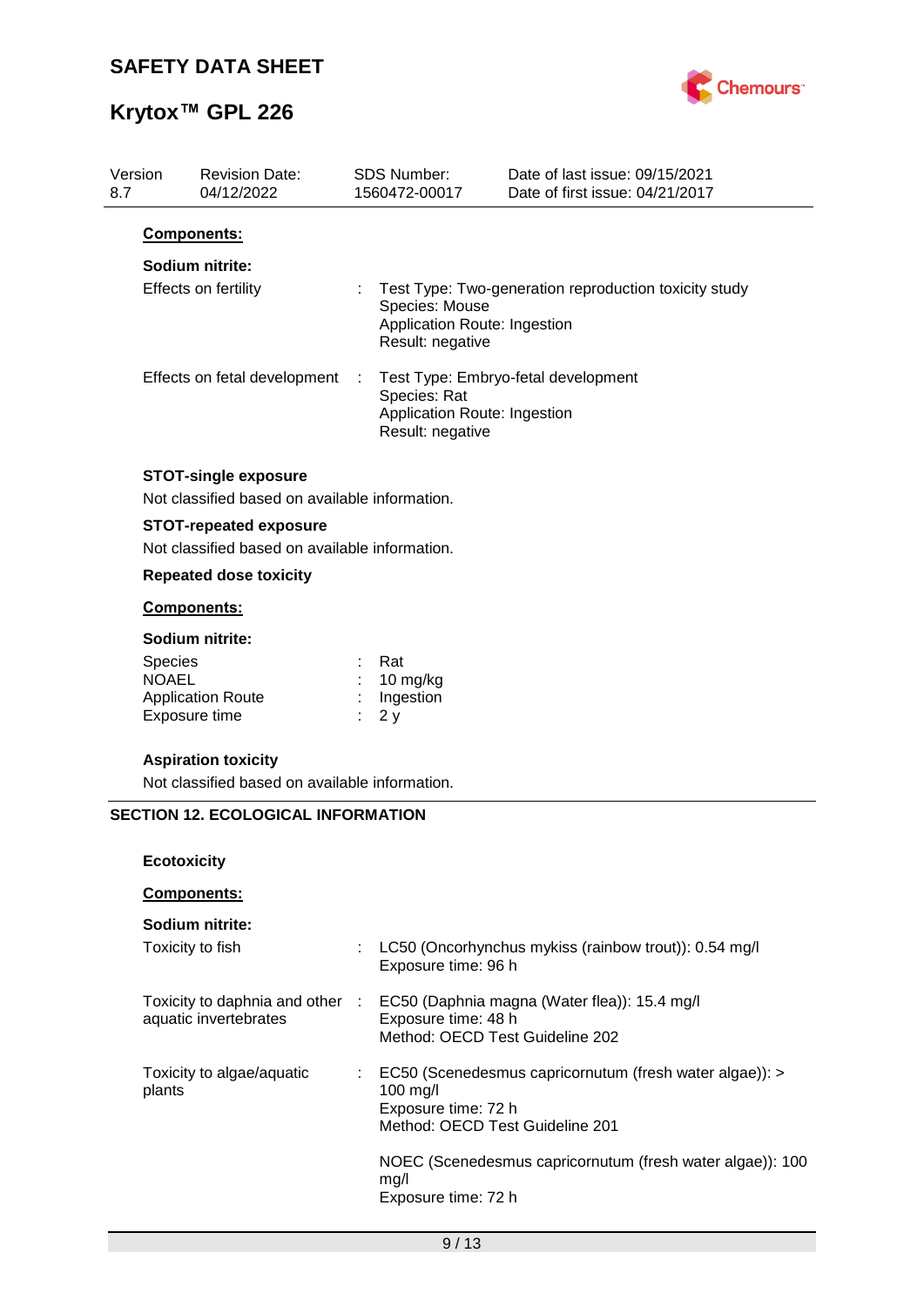



| Version<br>8.7 |              | <b>Revision Date:</b><br>04/12/2022                              |    | <b>SDS Number:</b><br>1560472-00017                     | Date of last issue: 09/15/2021<br>Date of first issue: 04/21/2017 |
|----------------|--------------|------------------------------------------------------------------|----|---------------------------------------------------------|-------------------------------------------------------------------|
|                |              |                                                                  |    | Method: OECD Test Guideline 201                         |                                                                   |
|                | icity)       | Toxicity to fish (Chronic tox-                                   | ÷  | Exposure time: 30 d<br>Method: OECD Test Guideline 210  | NOEC (Cyprinus carpio (Carp)): 21 mg/l                            |
|                | ic toxicity) | Toxicity to daphnia and other :<br>aquatic invertebrates (Chron- |    | NOEC (Penaeid Shrimp): 9.86 mg/l<br>Exposure time: 80 d |                                                                   |
|                |              | Toxicity to microorganisms                                       | t. | EC50: 281 mg/l<br>Exposure time: 48 h                   |                                                                   |
|                |              | <b>Persistence and degradability</b><br>No data available        |    |                                                         |                                                                   |
|                |              | <b>Bioaccumulative potential</b><br>No data available            |    |                                                         |                                                                   |
|                |              | <b>Mobility in soil</b><br>No data available                     |    |                                                         |                                                                   |
|                |              | Other adverse effects<br>No data available                       |    |                                                         |                                                                   |
|                |              | <b>SECTION 13. DISPOSAL CONSIDERATIONS</b>                       |    |                                                         |                                                                   |

| <b>Disposal methods</b> |                                                                                                   |
|-------------------------|---------------------------------------------------------------------------------------------------|
| Waste from residues     | : Dispose of in accordance with local regulations.                                                |
| Contaminated packaging  | Empty containers should be taken to an approved waste<br>handling site for recycling or disposal. |

If not otherwise specified: Dispose of as unused product.

### **SECTION 14. TRANSPORT INFORMATION**

#### **International Regulations**

#### **UNRTDG**

Not regulated as a dangerous good

**IATA-DGR** Not regulated as a dangerous good

#### **IMDG-Code**

Not regulated as a dangerous good

### **Transport in bulk according to Annex II of MARPOL 73/78 and the IBC Code**

Not applicable for product as supplied.

### **Domestic regulation**

## **49 CFR**

| UN/ID/NA number      | $\pm$ UN 3077                                        |
|----------------------|------------------------------------------------------|
| Proper shipping name | : Environmentally hazardous substance, solid, n.o.s. |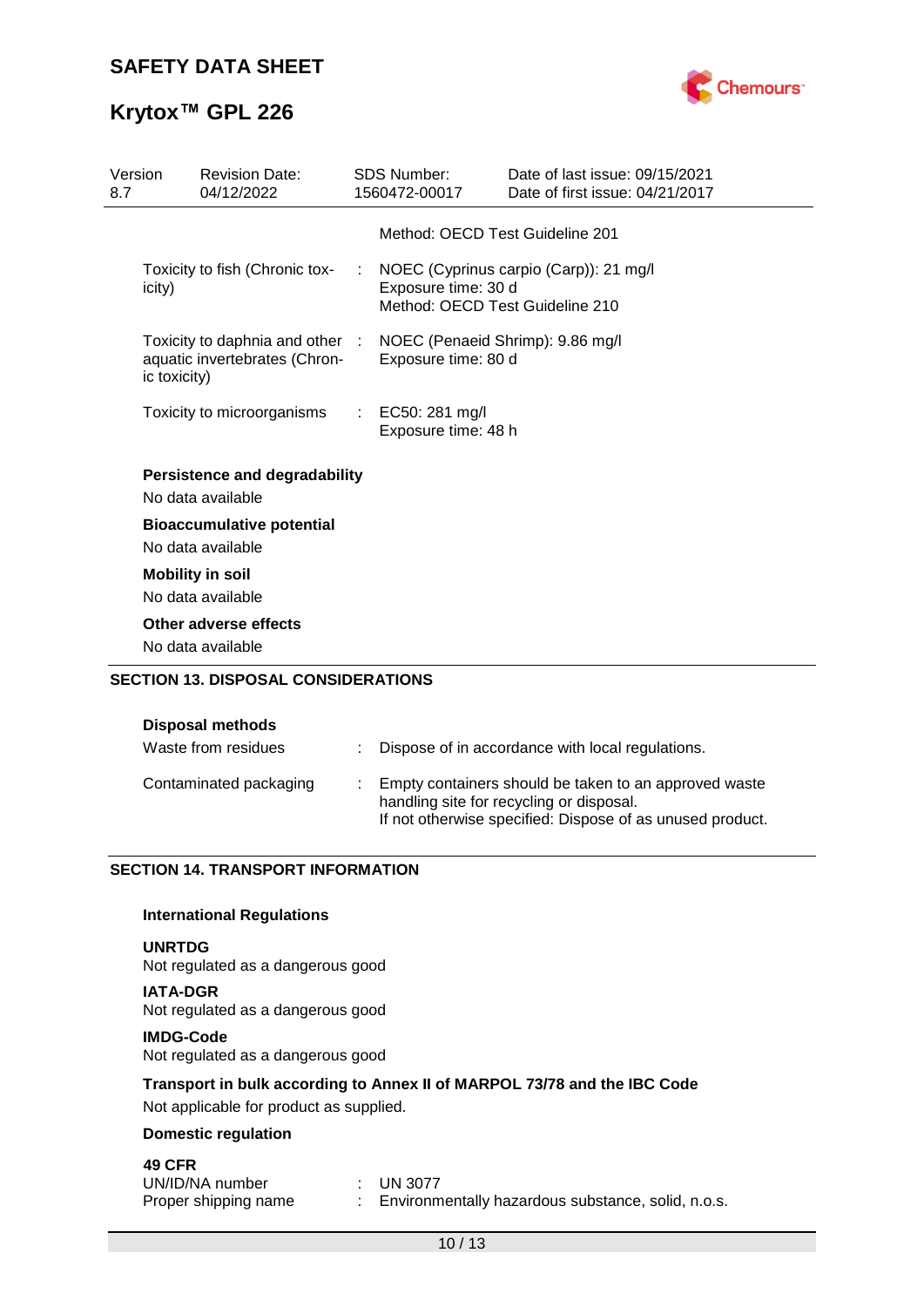

| Version                                                                      | <b>Revision Date:</b> | <b>SDS Number:</b>                                                             | Date of last issue: 09/15/2021                                                             |
|------------------------------------------------------------------------------|-----------------------|--------------------------------------------------------------------------------|--------------------------------------------------------------------------------------------|
| 8.7                                                                          | 04/12/2022            | 1560472-00017                                                                  | Date of first issue: 04/21/2017                                                            |
| <b>Class</b><br>Packing group<br>Labels<br><b>ERG Code</b><br><b>Remarks</b> | Marine pollutant      | (Sodium nitrite)<br>9<br>Ш<br>CLASS 9<br>171<br>no<br>THE REPORTABLE QUANTITY. | THE ABOVE INFORMATION ONLY APPLIES TO PACKAGE<br>SIZES WHERE THE HAZARDOUS SUBSTANCE MEETS |

#### **Special precautions for user**

The transport classification(s) provided herein are for informational purposes only, and solely based upon the properties of the unpackaged material as it is described within this Safety Data Sheet. Transportation classifications may vary by mode of transportation, package sizes, and variations in regional or country regulations.

#### **SECTION 15. REGULATORY INFORMATION**

#### **CERCLA Reportable Quantity**

| Components     | CAS-No.   | Component RQ | Calculated product RQ |
|----------------|-----------|--------------|-----------------------|
|                |           | (lbs)        | (lbs)                 |
| Sodium nitrite | 7632-00-0 | 100          | 5050                  |

#### **SARA 304 Extremely Hazardous Substances Reportable Quantity**

This material does not contain any components with a section 304 EHS RQ.

#### **SARA 302 Extremely Hazardous Substances Threshold Planning Quantity**

This material does not contain any components with a section 302 EHS TPQ.

| SARA 311/312 Hazards | $\therefore$ No SARA Hazards |                                           |                                                                |
|----------------------|------------------------------|-------------------------------------------|----------------------------------------------------------------|
| <b>SARA 313</b>      |                              | tablished by SARA Title III, Section 313: | : The following components are subject to reporting levels es- |
|                      | Sodium nitrite               | 7632-00-0                                 | $>= 1 - 5\%$                                                   |

#### **US State Regulations**

#### **Pennsylvania Right To Know**

| <b>PFPE</b> fluid | Trade secret |
|-------------------|--------------|
| Fluoropolymer     | Trade secret |
| Sodium nitrite    | 7632-00-0    |
|                   |              |

#### **California Prop. 65**

WARNING: This product can expose you to chemicals including Pentadecafluorooctanoic acid, which is/are known to the State of California to cause birth defects or other reproductive harm. For more information go to www.P65Warnings.ca.gov. Note to User: This product is not made with PFOA nor is PFOA intentionally present in the product; however, it is possible that PFOA may be present as an impurity at background (environmental) levels.

#### **California List of Hazardous Substances**

Sodium nitrite 7632-00-0

#### **Additional regulatory information**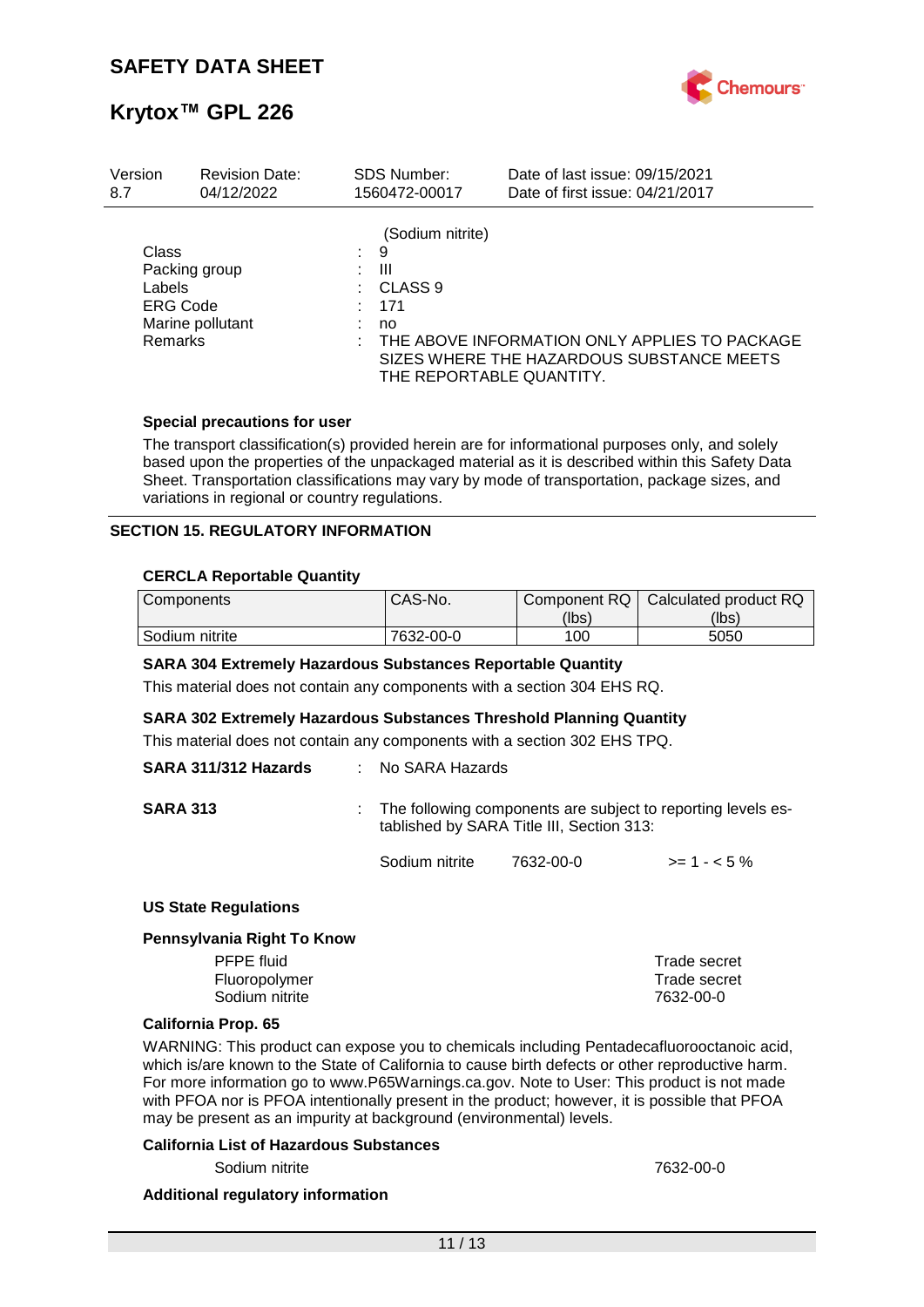## **SAFETY DATA SHEET**



# **Krytox™ GPL 226**

| Version | <b>Revision Date:</b> | SDS Number:   | Date of last issue: 09/15/2021  |  |
|---------|-----------------------|---------------|---------------------------------|--|
| 8.7     | 04/12/2022            | 1560472-00017 | Date of first issue: 04/21/2017 |  |
|         |                       |               |                                 |  |

Sodium nitrite 7632-00-0 The United States Environmental Protection Agency (USEPA) has established a Significant New Use Rule (SNUR) for one of the components in this product.

See 40 CFR § 721.4740

### **SECTION 16. OTHER INFORMATION**





Krytox™ and any associated logos are trademarks or copyrights of The Chemours Company FC, LLC.

Chemours™ and the Chemours Logo are trademarks of The Chemours Company. Before use read Chemours safety information.

For further information contact the local Chemours office or nominated distributors.

|  |  |  | <b>Full text of other abbreviations</b> |  |
|--|--|--|-----------------------------------------|--|
|--|--|--|-----------------------------------------|--|

| ACGIH                                             | : USA. ACGIH Threshold Limit Values (TLV)                                                                    |
|---------------------------------------------------|--------------------------------------------------------------------------------------------------------------|
| <b>NIOSH REL</b>                                  | : USA. NIOSH Recommended Exposure Limits                                                                     |
| OSHA Z-1                                          | : USA. Occupational Exposure Limits (OSHA) - Table Z-1 Lim-<br>its for Air Contaminants                      |
| OSHA Z-2                                          | : USA. Occupational Exposure Limits (OSHA) - Table Z-2                                                       |
| ACGIH / TWA                                       | : 8-hour, time-weighted average                                                                              |
| <b>ACGIH / STEL</b>                               | : Short-term exposure limit                                                                                  |
| ACGIH / C                                         | : Ceiling limit                                                                                              |
| NIOSH REL / TWA                                   | : Time-weighted average concentration for up to a 10-hour<br>workday during a 40-hour workweek               |
| NIOSH REL / ST                                    | : STEL - 15-minute TWA exposure that should not be exceeded<br>at any time during a workday                  |
| NIOSH REL / C<br>OSHA Z-1 / TWA<br>OSHA Z-2 / TWA | : Ceiling value not be exceeded at any time.<br>8-hour time weighted average<br>8-hour time weighted average |